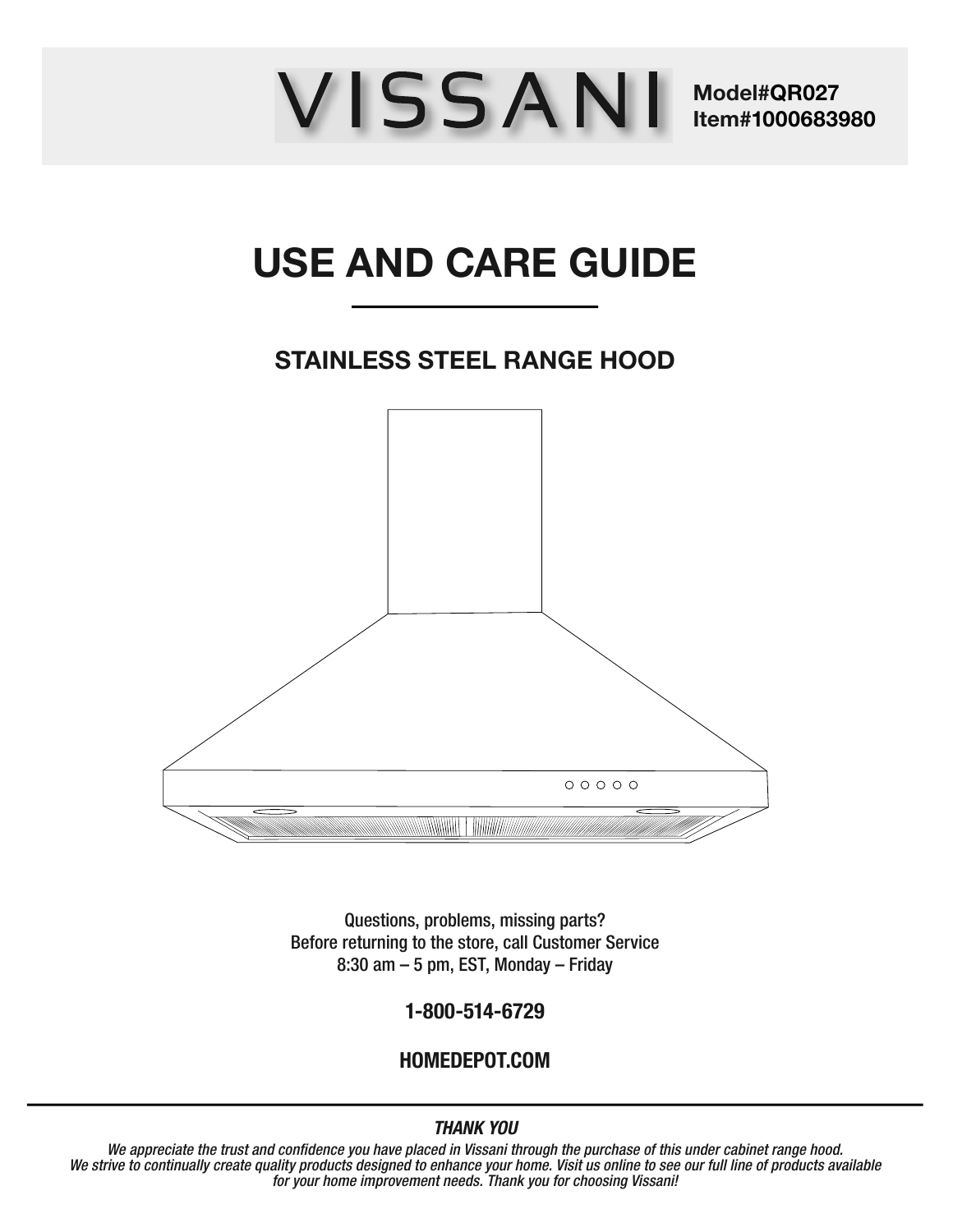# **Table of Contents**

| <b>Warranty</b>            |
|----------------------------|
|                            |
| Warranty Claim Procedure 4 |
| <b>Pre-Installation</b>    |
|                            |
|                            |
|                            |
|                            |
|                            |

| <b>Maintenance</b>       |
|--------------------------|
|                          |
|                          |
| <b>Care and Cleaning</b> |
|                          |
|                          |
|                          |
| <b>Specifications</b>    |
|                          |
|                          |

# **Safety Information**

# **READ AND SAVE THESE INSTRUCTIONS**

**Warning - To reduce the risk of fire, electric shock, or injury to persons, observe the following:**

- 1. Use this unit only in the manner intended by the manufacturer. If you have any questions, contact the manufacturer.
- 2. Before servicing or cleaning unit, switch power off at service panel and lock service disconnecting means to prevent power from being switched on accidentally. When the service disconnecting means cannot be locked, securely fasten a prominent warning device, such as a tag, to the service panel.
- 3 . Installation work and electrical wiring must be done by qualified person(s) in accordance with all applicable codes and standards, including fire-rated construction.
- 4 . Sufficient air is needed for proper combustion and exhausting of gases through the flue (chimney) of fuel burning equipment to prevent back drafting. Follow the heating equipment manufacturer's guideline and safety standards such as those published by the National Fire Protection Association (NFPA), and the American Society for Heating, Refrigeration and Air Conditioning Engineers (ASHRAE), and the local code authorities .
- 5 . When cutting or drilling into a wall or ceiling, do not damage electrical wiring and other hidden utilities .
- 6. Ducted fans must always be vented to the outdoors.



**DANGER:** Turn off the power circuit breaker or the power switch on the junction box before installing or servicing this unit. Touching circuitry inside the range hood while it is energized will result in death or serious injury.



**DANGER:** All electrical wiring must be properly installed, insulated, and grounded. Improper insulation and grounding will result in deadly electrical shock.



**DANGER:** If installing this unit over a gas range, turn off the gas at the source before installing or servicing this unit.



**WARNING:** Attempting to install or service this unit when you do not have the necessary technical or electrical background could result in personal injury.



**WARNING:** This unit has sharp edges. Always wear safety gloves during installation, cleaning, or servicing.



**WARNING:** To reduce the risk of fire, use only metal duct work. Never use plastic duct work.



**WARNING:** Always leave safety grills and baffle nets in place. Without these components, operating fans could catch on to hair, fingers, or loose clothing.



**WARNING:** Stay clear of the rotating fan when the motor is running.



**WARNING:** Keep this appliance clean and free of grease and residue build-up at all times to prevent fires.



**CAUTION:** For general ventilation use only . Do not use the range hood fans to exhaust hazardous or explosive vapors.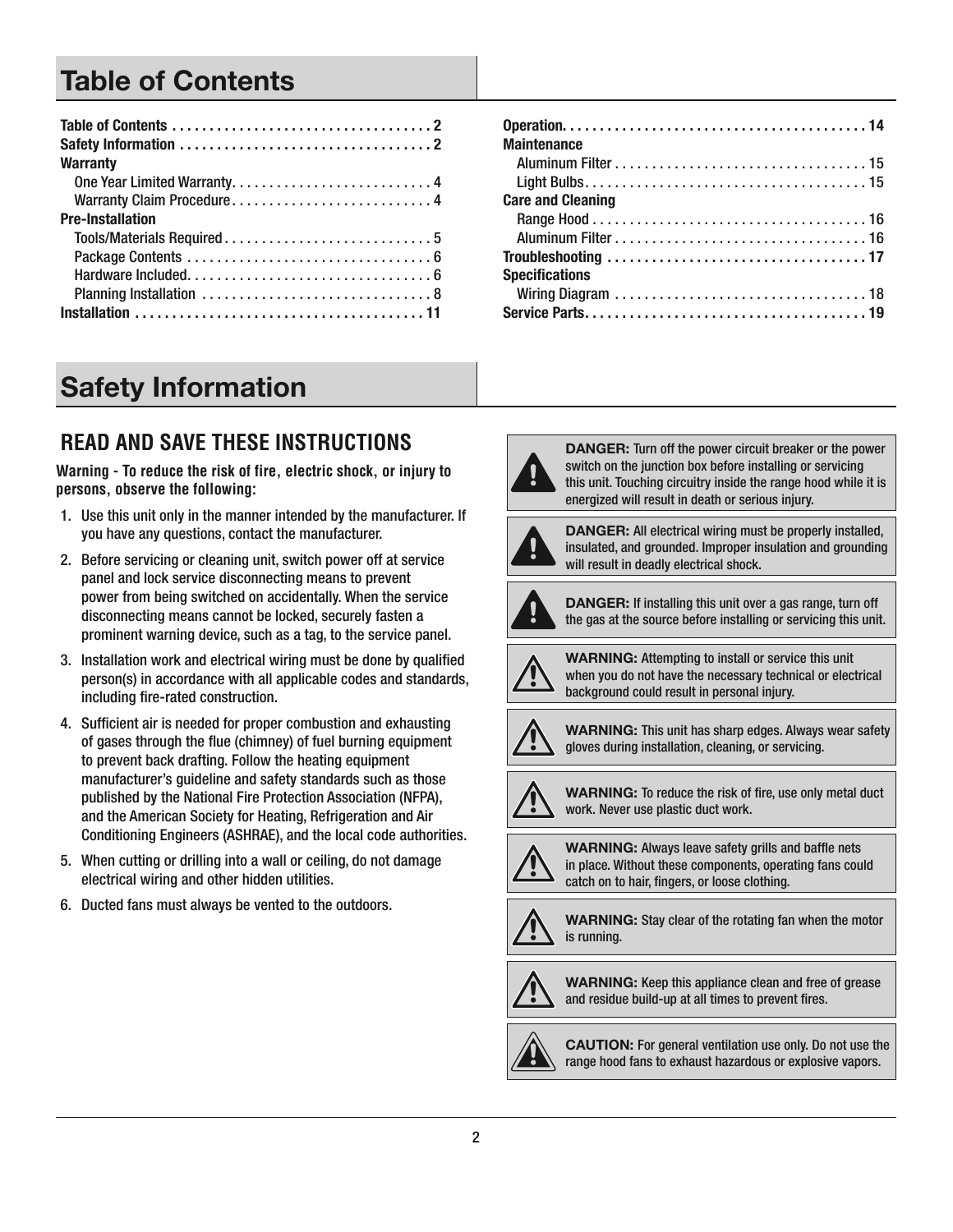# **Safety Information**

#### COOKING SAFETY INFORMATION

- 1. Never leave the range hood unattended when in use.
- 2. Never cook over open flames under the range hood.
- 3 . Always turn the range hood on when cooking at high heat or when cooking flaming foods.
- 4 . If you choose to hang the range hood 18 in. 29.5 in. (458 mm – 750 mm) distance from the cooktop surface, use extra caution as the surface of range hood may be extremely hot to the touch when in use. If you choose an 18 in. installation, the temperature of the unit surface will be high if the unit operated under high power cooking for a certain amount of time.
- 5 . Use caution when cooking with oil or with deep-fryers. Overheating may cause oil to reach its flash point and ignite. Used oil will ignite at lower temperatures than fresh oil . Heat oils slowly on low to medium setting.
- 6 . Avoid boil overs, as they may cause smoking and greasy spillovers that could ignite.
- 7. To prevent burns or fires, always use cookware appropriate to the size of the heating element that you are using.
- 8. In event of a cooking fire, observe the following:
	- Be careful to avoid burns.
	- Smother flames with a close-fitting lid, cookie sheet, or metal tray, then turn off the burner. If the flames do not go out immediately, evacuate and call the fire department.
	- Never pick up a flaming pan.
	- Do not use water, including wet dishcloths or towels, as you could cause a steam explosion.
	- Use an extinguisher only if: (a) you have a class ABC extinguisher and you know how to operate it, (b) the fire is small and contained in the area where it started, (c) the fire department is being called, and (d) you can fight the fire with your back to the exit.

#### CLEANING SAFETY INFORMATION

- 1 . The fan and filters must be cleaned periodically and kept free from accumulation of cooking residue. Old and worn filters must be replaced immediately.
- 2. Never disassemble parts to clean. Parts should be disassembled by qualified persons only.



**WARNING:** To reduce the risk of fire, use only metal duct work. Never use plastic duct work.

**WARNING:** To reduce the risk of fire or electric shock, do not use this range hood with any external solid state speed control device.



**CAUTION:** For general ventilation use only . Do not use the range hood fans to exhaust hazardous or explosive vapors.



**CAUTION:** Never dispose of cigarette ashes, ignitable substances, or any foreign objects in fans.

**CAUTION:** At least two people are needed to move and safely install the unit. Failure to properly lift the range hood could result in product damage or personal injury.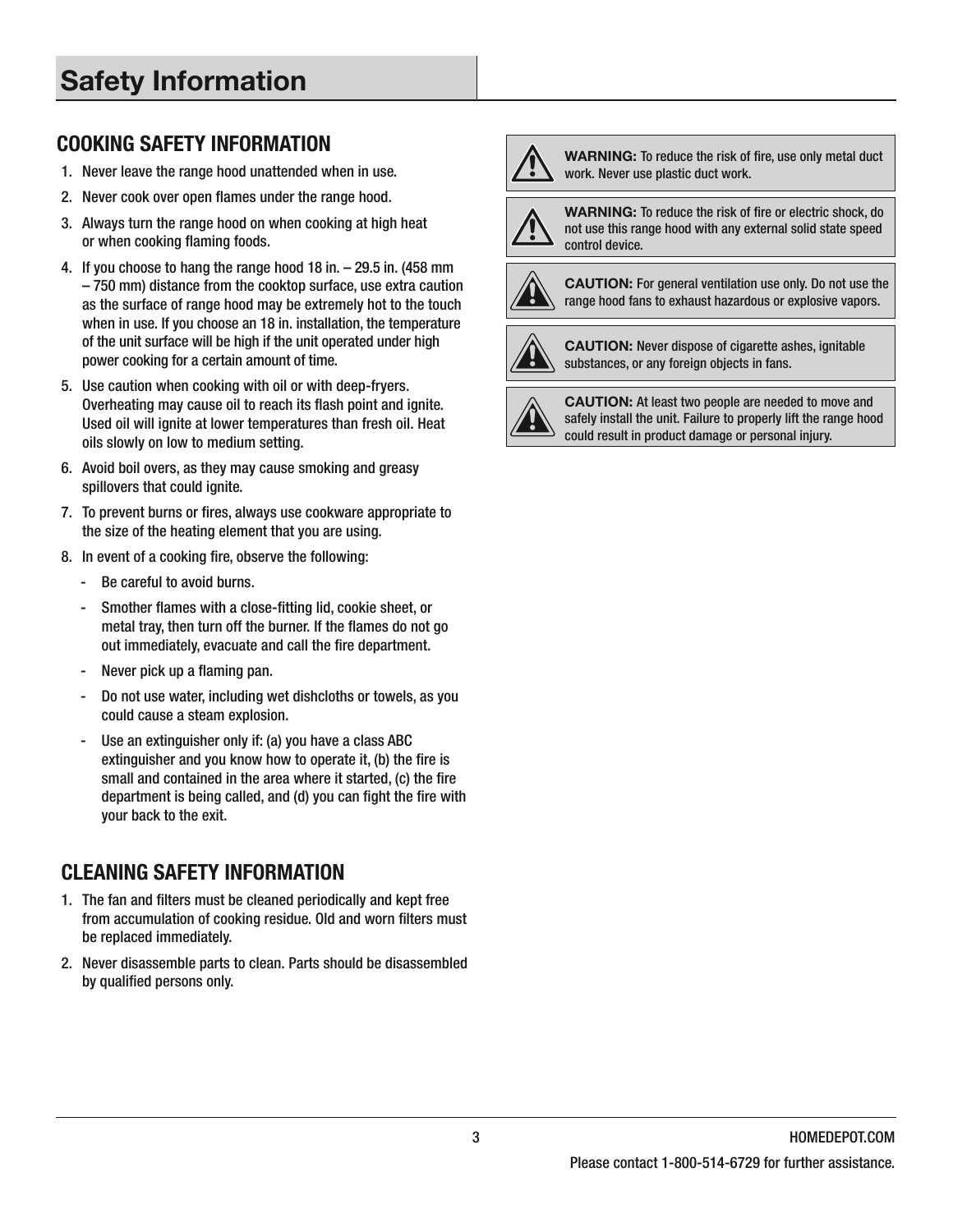### **ONE YEAR LIMITED WARRANTY**

A thorough inspection must be made before installation and any damage must be promptly reported . We will not be liable for failures or damage that could have been discovered or avoided by proper inspection and testing prior to installation.

We warrant this product to be free from defects in materials or workmanship for one (1) year from the date of purchase . Proof of purchase (original sales receipt) from the original consumer purchaser must be made available to us for all warranty claims .

This warranty is non-transferable and shall be voided if the unit is removed from its initial installation or if it is not installed following the manufacturer's instructions . It does not apply in the event of product damage due to the use of other than our genuine replacement parts, (Replacement parts may be obtained by calling 1-800-514-6729 between 8:30 am - 5:00 pm EST) installation error, abuse, misuse or improper care and maintenance (whether performed by a plumber, contractor, service provider or member of the purchaser's household) . The warranty excludes damage due to aggressive air or water conditions, harsh or abrasive cleaners and/or materials.

Under no circumstance shall we be held liable for personal injury or property damage resulting from improper installation or use of this product . We will not be held liable for inconvenience caused by loss of use of this product, costs incurred for labour or materials, removal and installation of replacement units, or any other incidental or consequential damages . Costs relating to obtaining access for repair or replacement are the responsibility of the user.

Our obligation shall be limited to the repair or replacement of a unit (at our discretion) that may prove, by our sole examination, to be defective under normal use and service during the warranty period.

Any failure of this product that is not traceable to a defect in material or workmanship is not covered by this warranty. These non-warrantable items include, but are not limited to:

- Improper installation not in accordance with manufacturer's instructions.
- Dents and/or scratches incurred during shipping, handling, or installation.
- Change in colour or finish due to chemical usage.
- Damage caused by failure to follow care and cleaning guidelines, including damage caused by the use of abrasive cleaners .
- Alterations made to the unit by the purchaser or installer.
- Damage caused by accidental impact, fire, flood, freezing, and normal wear.
- Bends and warping caused by forced connections, over-tightened fittings, and inadequate support during installation.
- Any defects or damage to light bulbs.

This warranty does not extend to commercial and institutional installation or use.

#### **WARRANTY CLAIM PROCEDURE**

If a claimable defect occurs or replacement parts are needed, please contact our customer service team at 1-800-514-6729 (8:30 am - 5 pm, EST, Monday–Friday) .

Before you make your call, please ensure that you have:

- Model number or description.
- Proof of sale.
- Details regarding the defect and/or part number.
- Name(s) and address(es) of the owner and installer.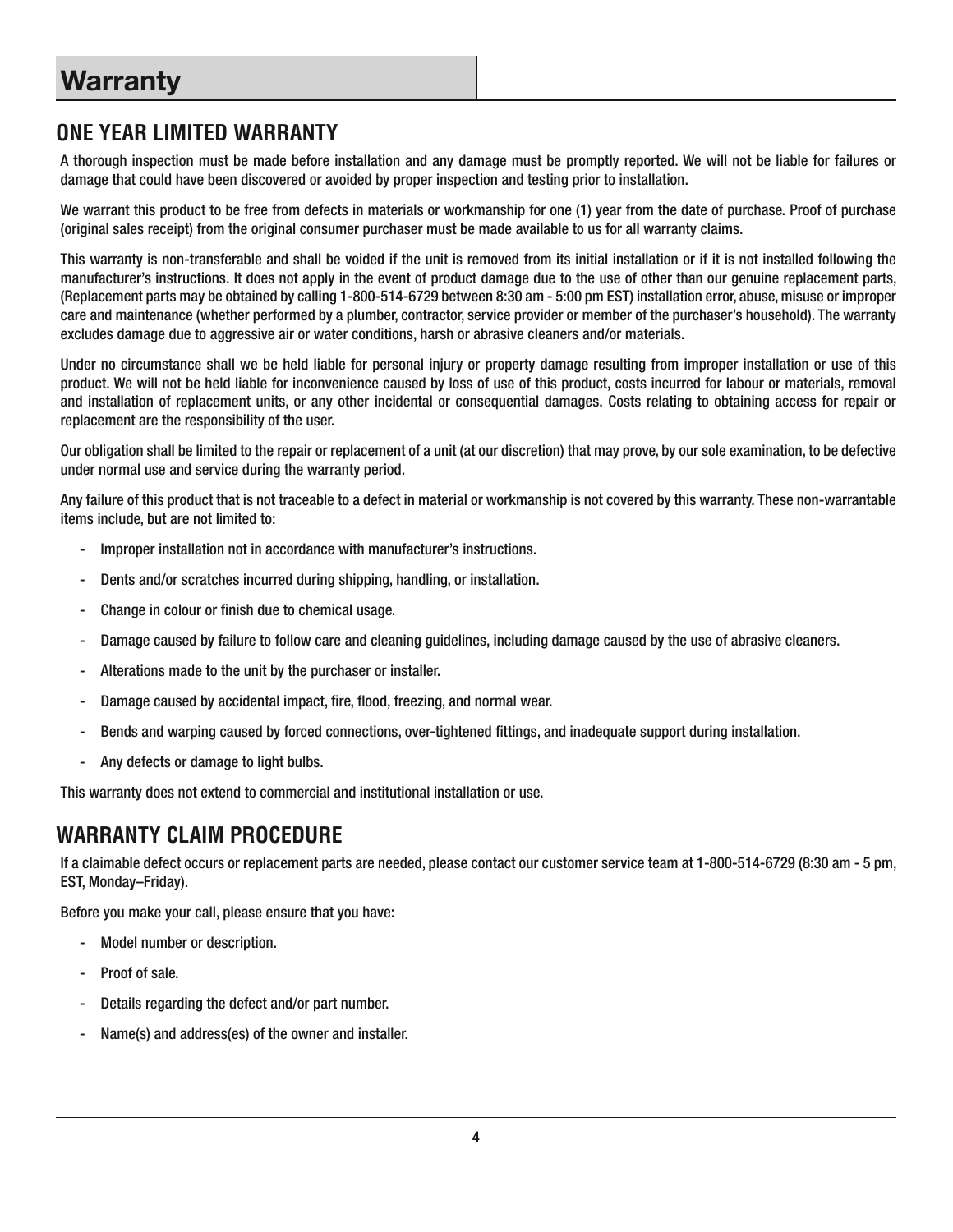# **Pre-Installation**

# **TOOLS/MATERIALS REQUIRED (NOT SUPPLIED)**

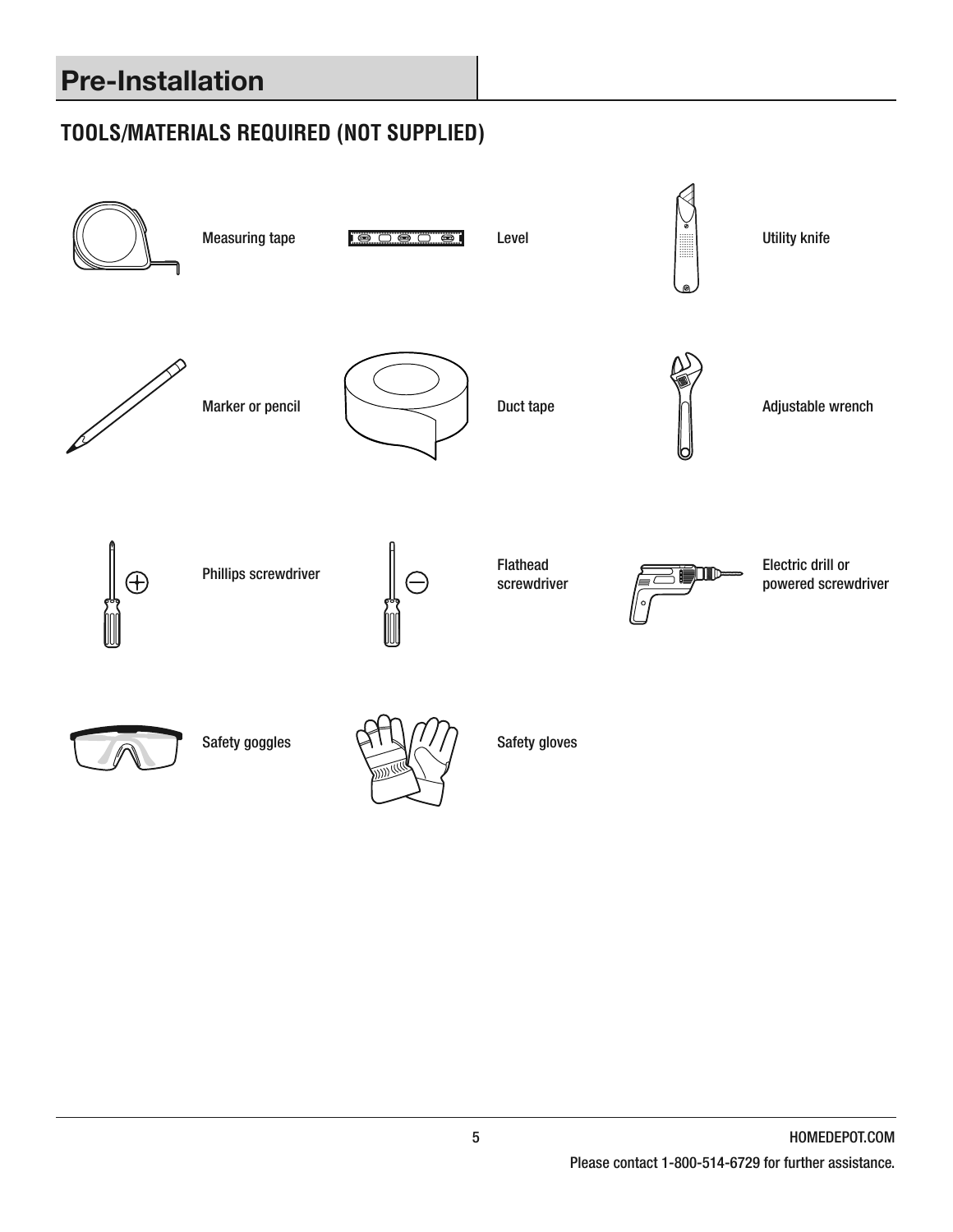# **Pre-Installation (continued)**

# **PACKAGE CONTENTS**



| Part | <b>Description</b>                                                                         | <b>Quantity</b> |
|------|--------------------------------------------------------------------------------------------|-----------------|
| A    | Range hood (including pre-installed controls, lights, blower, aluminum filters and damper) |                 |
| B    | Lower chimney                                                                              |                 |
| C    | <b>Upper chimney</b>                                                                       |                 |
| D    | <b>Hood bracket</b>                                                                        |                 |
| Е    | <b>Chimney support bracket</b>                                                             |                 |
|      | Duct                                                                                       |                 |

# **HARDWARE INCLUDED**

#### **NOTE:**





| Part | Description               | <b>Quantity</b> |
|------|---------------------------|-----------------|
| АΑ   | <b>Toggle Bolt</b>        |                 |
| ВB   | M5 x 16 mm Screw / Washer |                 |
| CC.  | M4 x 8 mm Tapping Screws  |                 |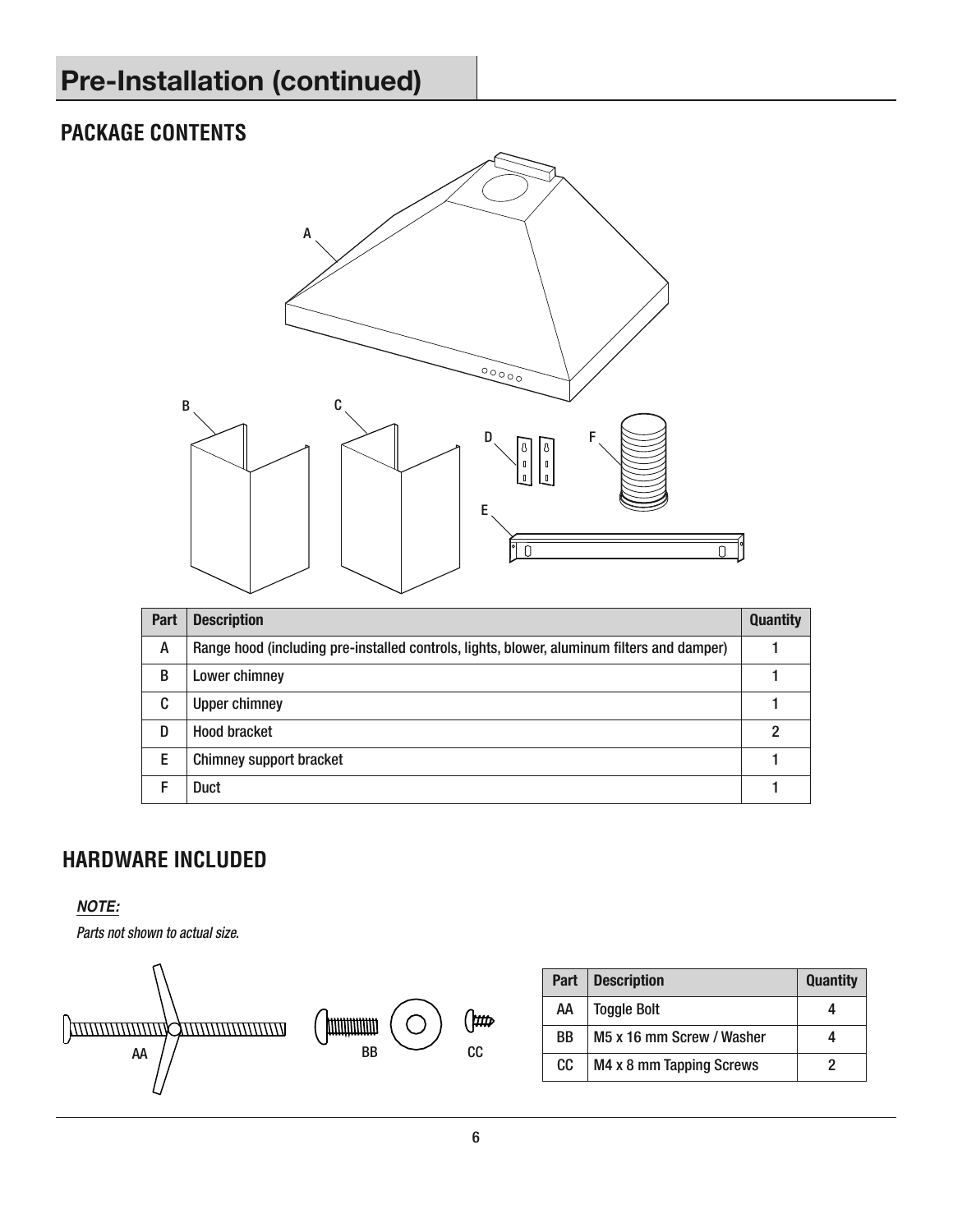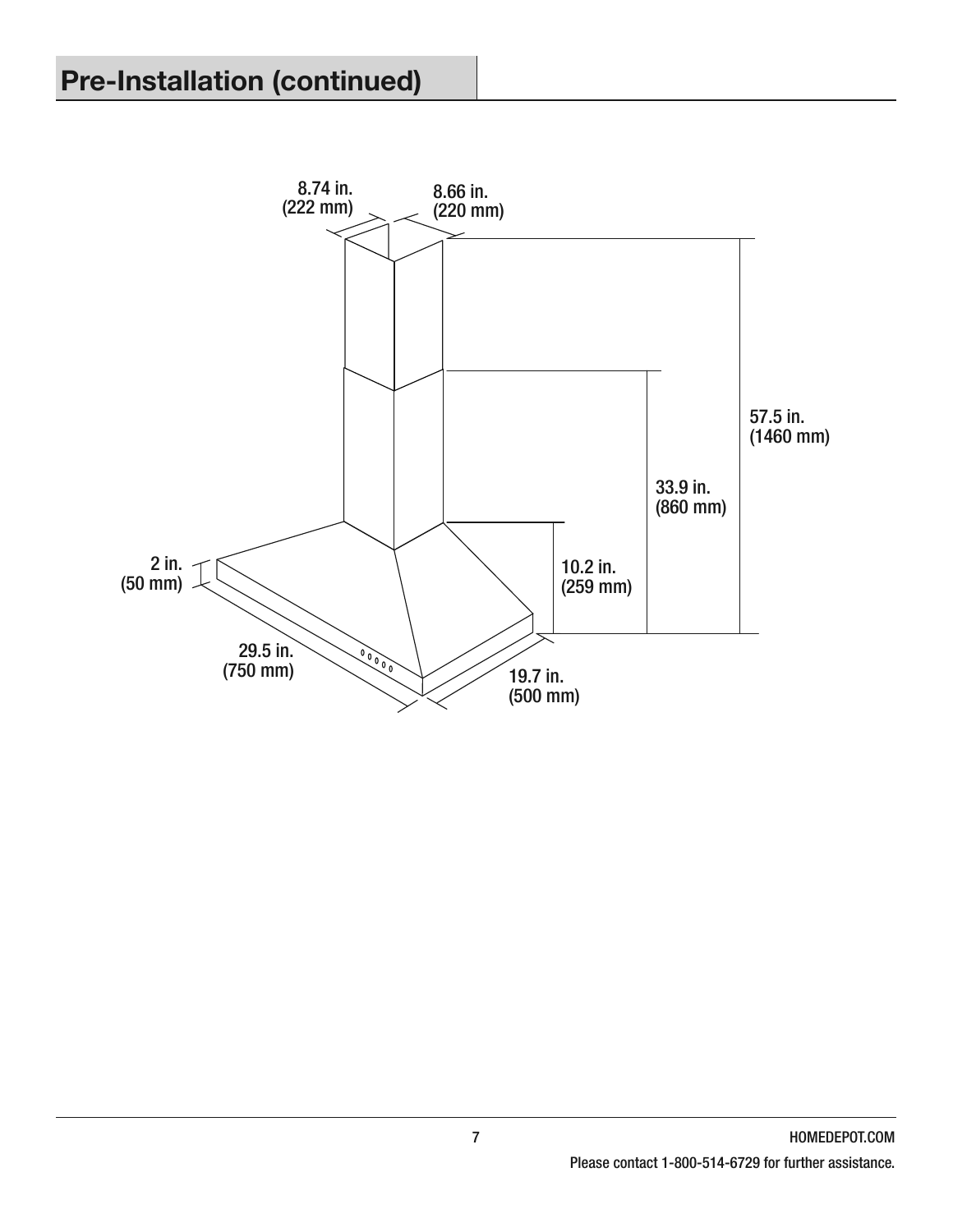# **Pre-Installation (continued)**

# **PLANNING INSTALLATION**

#### **NOTE:**

Do not remove the plastic covering on the chimney set at this time, as it protects the chimney set from scratches during installation.

#### Number of people required: 2 or more

Carefully check the range hood for damage and for missing parts prior to installation. If there is any damage or if you are missing parts, do not proceed with the installation. Report damage and missing parts immediately. Do not dispose of packaging before you are satisfied with your new range hood.

- 1 . Choose a location for your range hood . The range hood location should be away from strong draft areas, such as windows, doors, and strong heating vents.
- 2 . Measure all distances to ensure the proper position of the range hood (A) and chimney set (B, C).
	- The size of the range hood installation location must have a width (1) of at least 29.5 in. (750 mm) and a depth (2) of at least 19.7 in. (500 mm) deep (2) to accommodate the size of the range hood (A).
	- The minimum distance (3) from the cooking surface to the range hood is 18 in. (458 mm) for electric ranges, and 29.5 in. (750 mm) for gas ranges. If your gas range specifies a different distance, use the greater distance of the two. To get the best performance, this distance should range from 18 in.–29.5 in. (458 mm–750 mm).
- 3. Toggle bolts are provided to secure the hood to most wall types. However, a qualified technician must verify suitability of the bolts, screws and drywall anchors for your wall type.
- 4 . Due to the size and weight of this range hood, the supports must be firmly attached to the wall. For plaster or sheet rock walls, the support must be attached to the studs . If this is not possible, a support structure must be built behind the plaster or sheet rock .
- 5 . Put a thick, protective covering over your counter, cooktop, or range to protect it from damage and dirt during installation. Remove any hazardous objects around the area .



**WARNING:** Always wear safety goggles and gloves during installation.

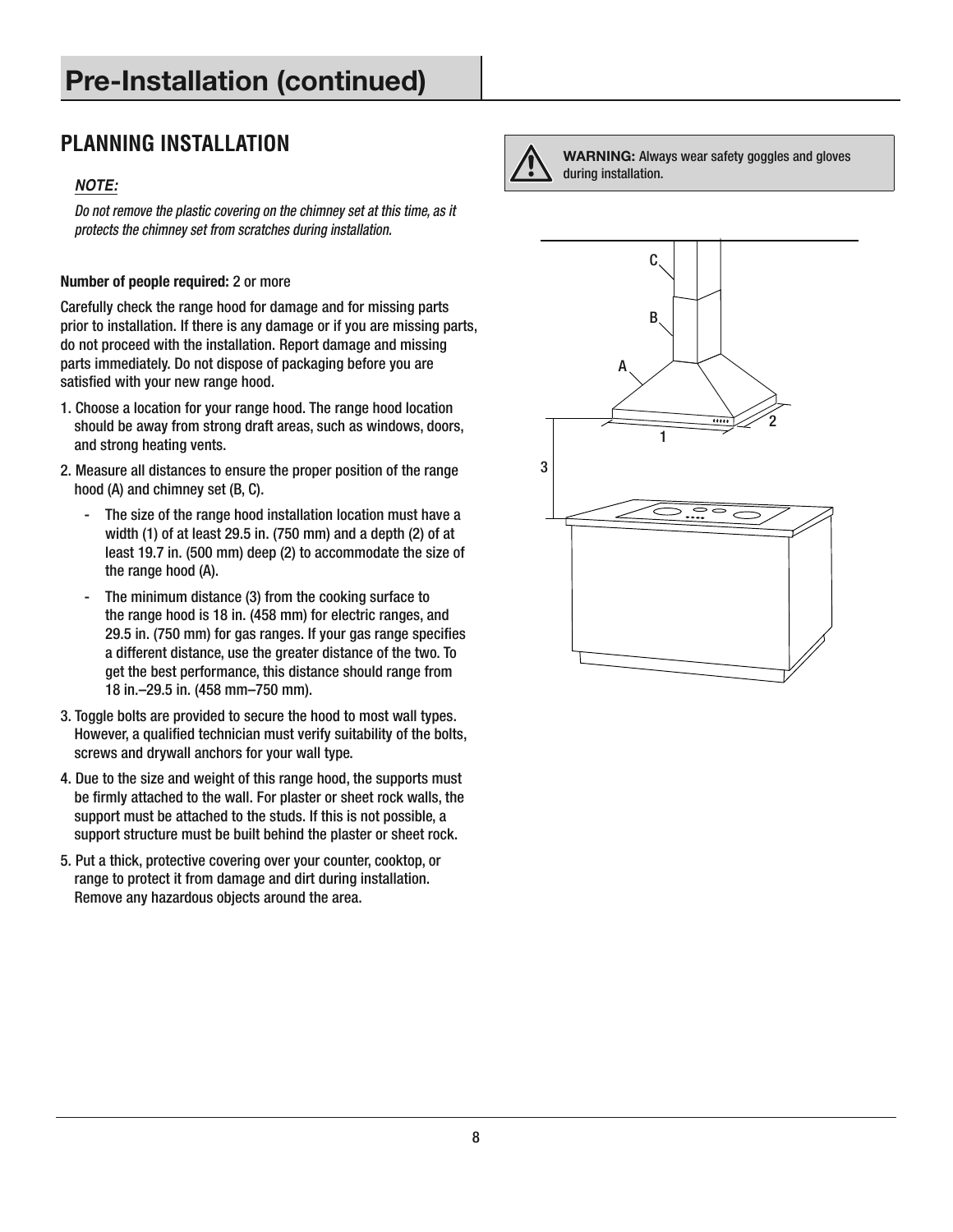# **Pre-Installation (continued)**

6 . Adjust old duct work or install new duct work, as necessary, by following these guidelines:

- Your venting system must vent to the outdoors either horizontally through the back wall (4) or vertically through the roof  $(5)$ .
- A straight, short duct run will allow the hood to perform most efficiently. Long duct runs with elbows and transitions will reduce the performance of the range hood. Use as few of them as possible.
- Use round metal duct work with a uniform diameter of 6 in. (152 mm). Larger ducting may be required for best performance with longer duct runs.
- Before making cuts, make sure there is proper clearance within the ceiling or wall for the exhaust vent.
- Fasten all connections between pieces of duct with sheet metal screws and tape all joints with certified duct tape.
- Cap the exterior of the duct with a wall cap (6) or roof cap (7).

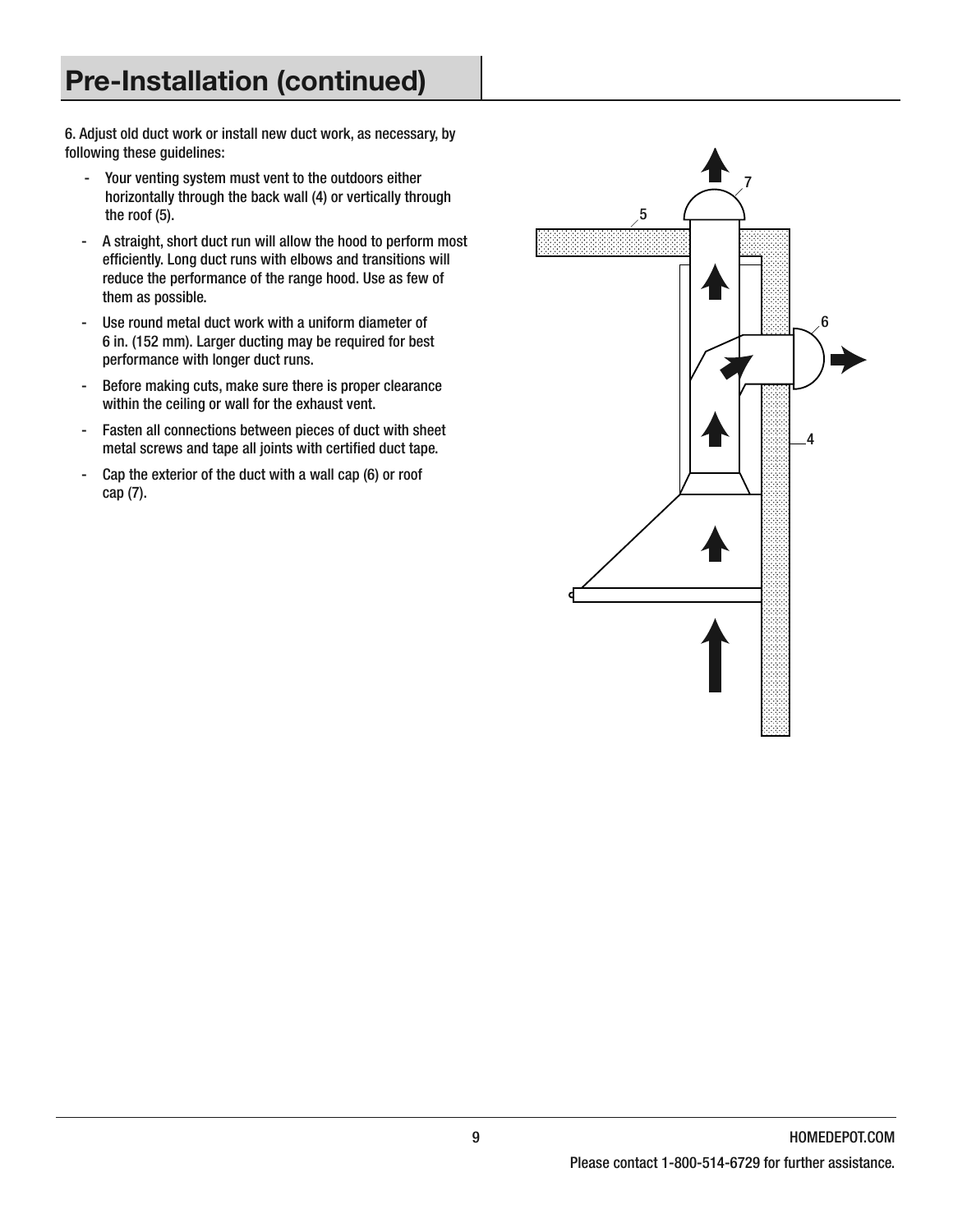# **WIRING CONNECTION REQUIREMENTS**

Installation work and electrical wiring must be done by a qualified person(s) in accordance with all applicable codes and standards, including fire-rated construction.

OBSERVE ALL GOVERNING CODES AND ORDINANCES WARNINGS

- Electrical grounding is required for this range hood. Check with a qualified electrician if you are not sure whether the range hood is properly grounded.
- Failure to follow electrical requirements may result in a fire.
- A fuse in the neutral or grounding circuit could result in electrical shock.
- If the hot/cold water pipe is interrupted by plastic nonmetallic gaskets or other materials, DO NOT use for grounding.
- DO NOT GROUND TO A GAS PIPE.

IMPORTANT: It is the customer's responsibility to contact a qualified electrical installer and assure that the electrical installation is adequate and complies with the National Electrical Code, or CSA standards, as well as all local codes and ordinances .

- 1. Save installation instructions for electrical inspector's use.
- 2. If codes permit and a separate ground wire is used, it is recommended that a qualified electrician determine if the ground path is adequate.
- 3 . DO NOT use an extension cord or adapter plug with this appliance.
- 4. The range hood must be connected with copper wire only.
- 5 . The range hood should be connected directly to the junction (or circuit breaker) box through flexible, armoured or nonmetallic sheathed copper cable . Allow some slack in the cable so the

appliance can be moved if servicing is ever necessary.

- 6 . A UL listed or CSA approved conduit connector must be provided at each end of the power supply cable (at the range hood and at the junction box).
- 7. When making the electrical connection, cut a 3.2 cm (1-1/4 in. hole in the wall. A hole cut through wood must be sanded until smooth. A hole through metal must have a grommet.
- 8. When cutting or drilling into the wall or ceilling, do not damage electrical wiring and other hidden utilities.
- 9. Wire size must conform to all local codes and ordinances . The latest edition requirements of the National Electrical Code ANSI/NFPA 70, or the latest edition CSA Standards C22.1-94, Canadian Electrical Code Part 1 and C22.2 No. 0-M91.



**DANGER:** Risk of electrical shock. This range hood must be properly grounded.



**DANGER:** Turn off the power circuit breaker or the power switch on the junction box before installing this unit. Touching circuitry inside the range hood while it is energized will result in death or serious injury.



**DANGER:** All electrical wiring must be properly installed, insulated, and grounded. Improper insulation and grounding will result in deadly electrical shock.

#### **NOTE:**

Temporarily wire the range hood to test it for proper operation. If the range hood does not operate correctly, do not proceed with the installation.

- Cut a 1 1/4 in. (31.75 cm) diameter hole in an appropriate location in the wall for the electrical connection . A hole cut through wood must be sanded until smooth. A hole through metal must have a grommet.
- Connect the range hood (A) directly to the junction box or circuit breaker box with a flexible, armoured, or nonmetallic sheathed copper cable . Allow some slack in the cable so the appliance can be moved if servicing is ever necessary.
- Connect a UL-listed or CSA-approved conduit connector to each end of the power supply cable (at the range hood and at the junction box).
- Connect the three colored wires (6) from the range hood (A) to the corresponding wires (7) from the electrical source: black to black (live), white to white (neutral), and green to green/yellow (ground). Cap wires with wire connectors.
- Turn the power on, and ensure that all lights and fans are operating correctly.
- Once you have tested the electrical connection, disconnect the power supply cable and wires from the electrical source before proceeding with the rest of the installation.

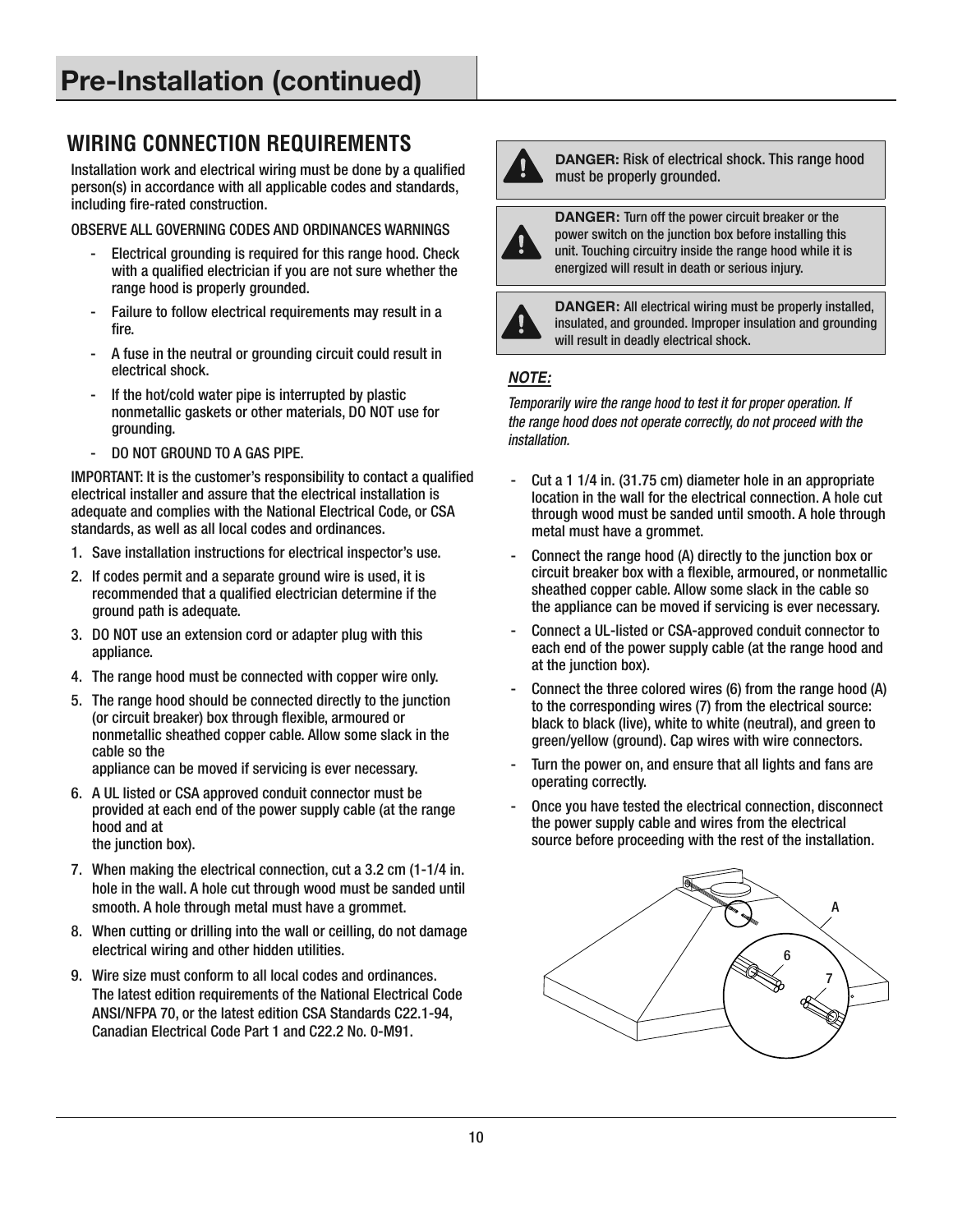# **Installation**

# **DRILLING THE PILOT HOLES**

- Draw a vertical line (1) on the supporting wall up to the ceiling, or as high as practical at the center of the area in which the hood will be installed.
- Draw a horizontal line (2) at 18 in. (458 mm) above an electric stove or 29.5 in. (750 mm) above a gas stove.
- Place the chimney support bracket (E) on the wall about 0 .8 in . (20 mm) from the ceiling or upper limit, aligning the center notch with the vertical reference line (1) . Mark the wall at the center of the holes in the bracket (E).
- Place the hood brackets (D) on the wall, aligning their center notches 11.2 in. (284 mm) above the horizontal line (2) and 5.36 in. (136 mm) apart. Mark the wall at the center of the holes in the bracket.
- Drill pilot holes at the marked locations.



### **INSTALLING THE TOGGLE BOLTS AND CHIMNEY SUPPORT BRACKET**

- Screw the four toggle bolts (AA) into the wall, leaving the head of the bolts approximately 0.25 in. (6.4 mm) away from the wall surface.
- Place the chimney support bracket (E) over the upper toggle bolts (AA). Tighten securely.



**ATTACHING THE HOOD BRACKETS**

Attach the two hood brackets (D) to the back of the range hood (A) with the four screws and washers (BB).

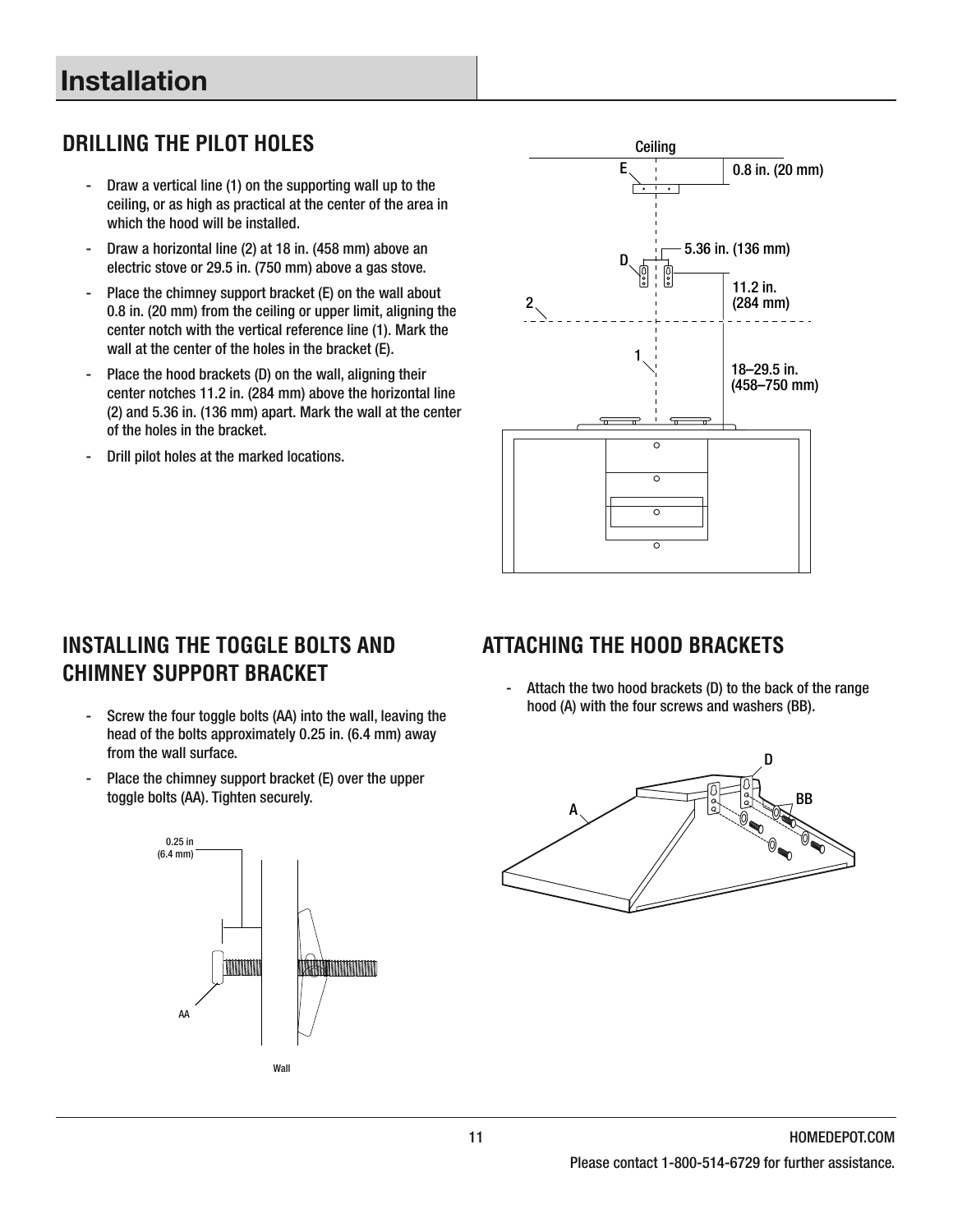# **Installation (continued)**

# **INSTALLING THE DAMPER (IF NECESSARY)**



**WARNING:** Sharp edges. Wear safety gloves.

**CAUTION:** Be very careful when installing the dampers. Applying too much force or bending the damper too much may damage or break the damper hinge ends.

The damper is pre-installed at the factory. Make sure that it has not come loose during shipping and re-install it, if necessary.

- Insert one end of the damper (3) into the hinge slot (4) at the top of the range hood (A).
- Gently bend the damper (3) and insert its other end into the hinge slot (4).



### **INSTALLING THE RANGE HOOD**

# **ATTACHING THE DUCT**



**CAUTION:** Make sure the range hood is secure before releasing it.

- Lift the range hood (A) into position, engaging the two hood brackets (D) with the two lower toggle bolts (AA) .



- Attach your ducting (F) to the range hood (A) and connect the duct to your exterior exhaust system.

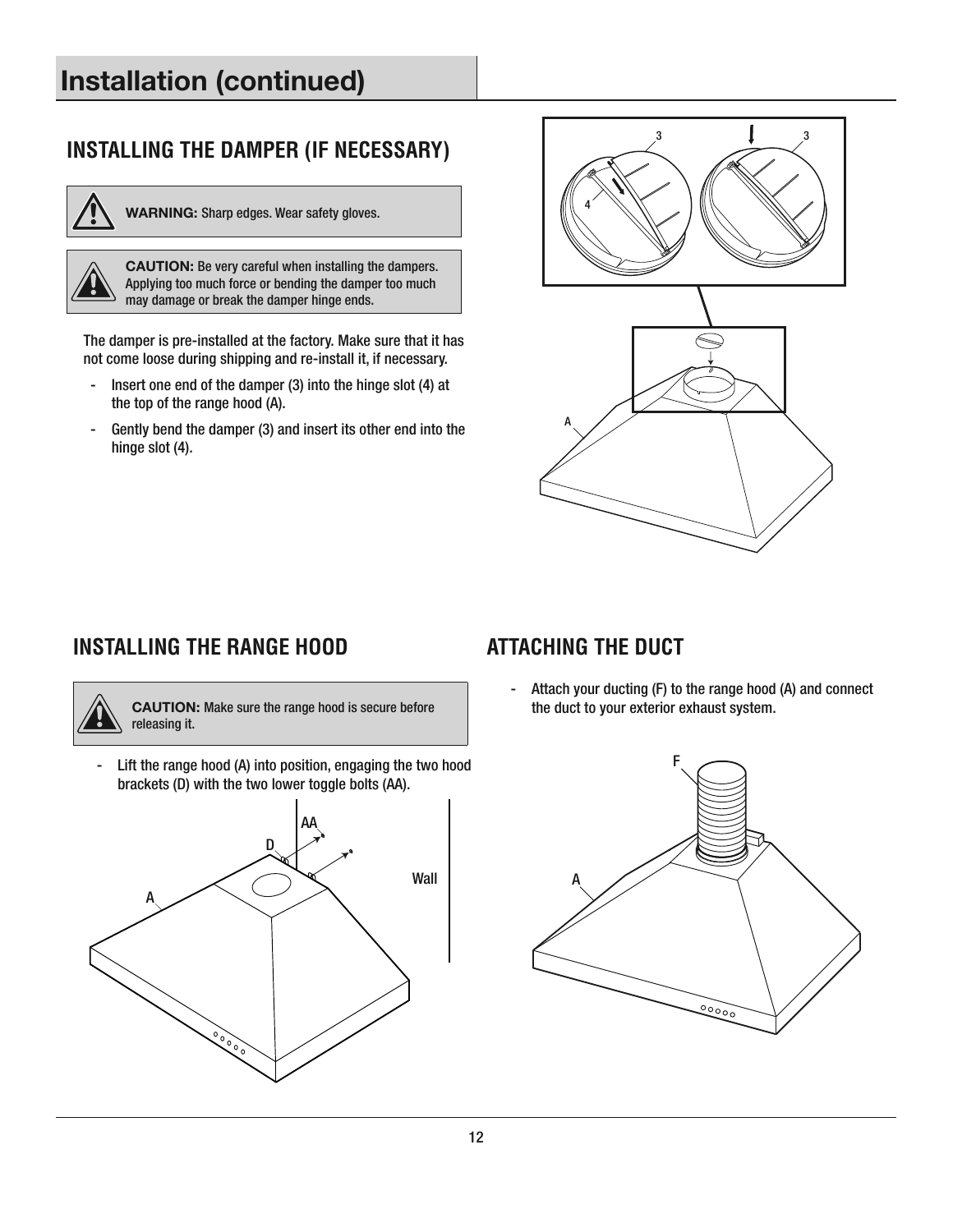# **Installation (continued)**

# **INSTALLING THE CHIMNEY**



**WARNING:** Sharp edges. Wear safety gloves.



**CAUTION:** Minimize movement of the chimney extensions  $\setminus$  to avoid scratches.

- Remove the plastic covering on the chimney extensions (B,C) .
- Lower the upper chimney (C) into the lower chimney (B). You should now have both chimney extensions together as one unit.
- Place the chimney (B) onto the range hood (A), ensuring it fits into the gap on the top of range hood.
- Slide the chimney extensions upward and secure the upper chimney (C) to the chimney support bracket (E) using the two tapping screws (CC).



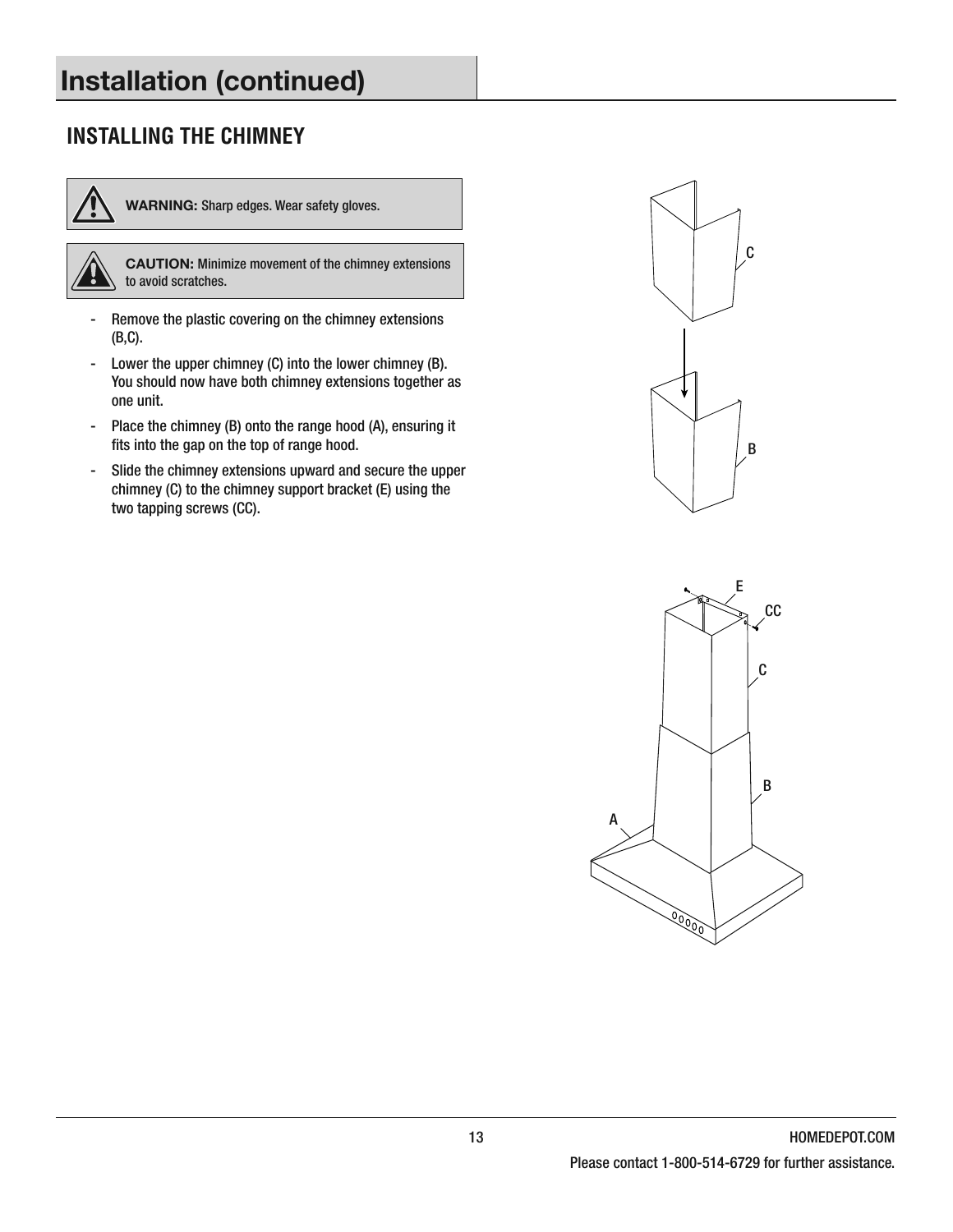# **Operation**

#### **NOTE:**

The fan and lights operate independently of each other.

# **TURNING ON/OFF THE UNIT**

- To turn on the fan, press the appropriate speed control switch [Low Speed (2), Medium Speed (3), High Speed (4)] to select the desired level of power. Once a button is pressed, the previous speed mode will be cancelled.
- Press the power switch (1) to turn off the fan.

#### **TURNING ON/OFF THE LIGHTS**

- Press the light switch (5) to turn on and off the lights.

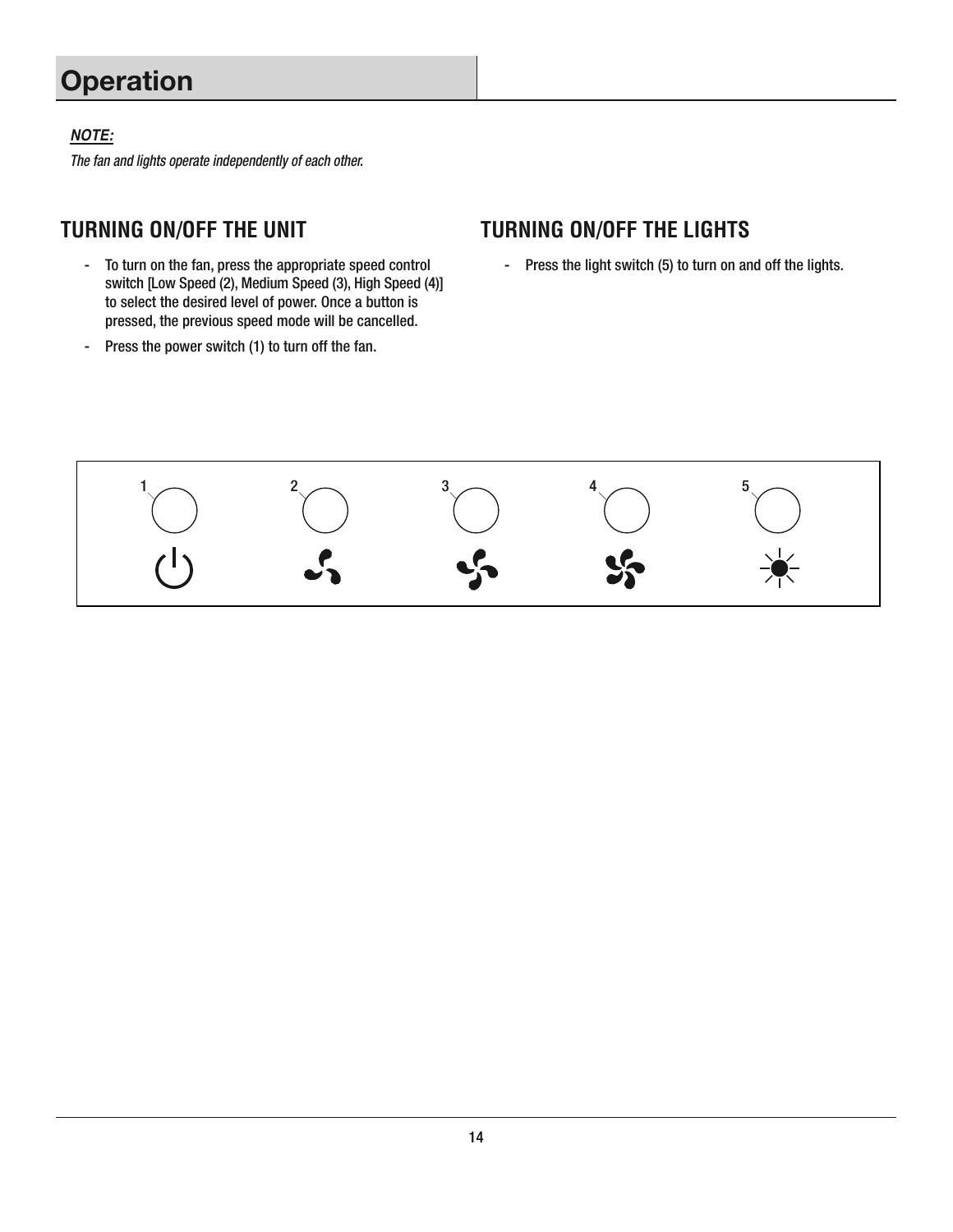# **Maintenance**

# **FILTERS**

When filters wear out, replace them with similar filters that have stainless steel clips. Also replace filters that are damaged with punctures, bends, or broken frames.

- Turn off the range hood and disconnect the power.
- Remove the aluminum filter by gently pulling the handles and sliding it out.
- Replace with an equivalent filter, then reconnect the power.



**DANGER:** Turn off the power circuit breaker or the power switch on the junction box before performing maintenance. Touching circuitry inside the range hood while it is energized will result in death or serious injury.



**WARNING:** Failure to replace worn out or damaged filters nets will increase the risk of fire.



# **LIGHT BULBS**

When light bulbs burn out, replace them with a 25W or 35W /JDR 16, GU10 twist and lock base light bulbs.

- Turn off the range hood, disconnect it from its power source, and ensure that the lights are cool.
- Turn the bulb (2) counter-clockwise to remove it.
- Insert a new bulb (3) and turn it clockwise to install it. Do not release the bulb until you are sure the bulb has been securely installed. Reconnect the power.
- If new bulbs do not operate, ensure that they are inserted correctly.



**WARNING:** Light bulbs can become extremely hot when turned on. Do not touch bulbs until they are switched off and cooled. Touching hot bulbs could cause serious burns.

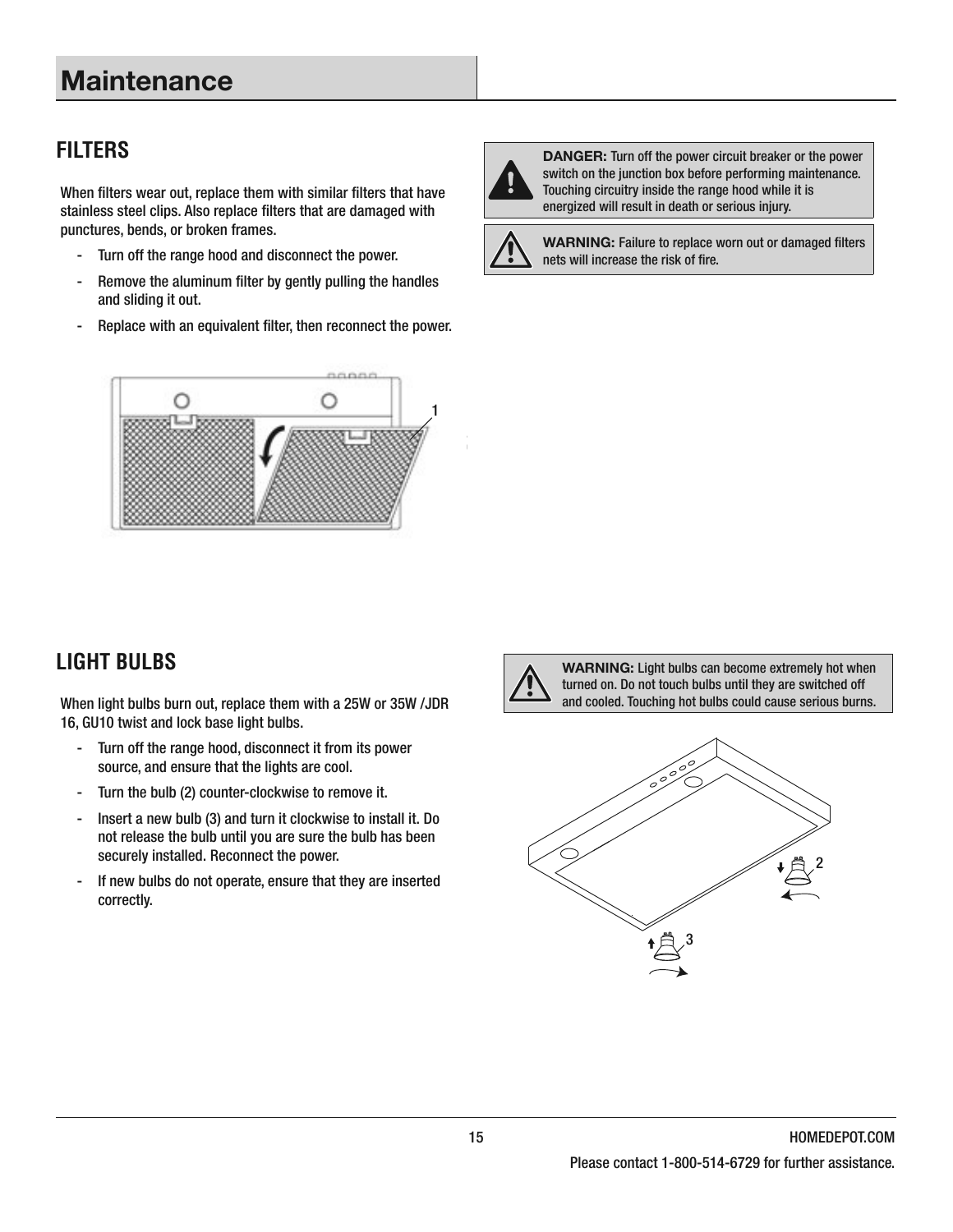# **Care and Cleaning**



**WARNING:** Failure to maintain basic standards of care and cleaning of the range hood will increase the risk of fire.

# **RANGE HOOD**

The range hood should be cleaned regularly (internally and externally) to preserve its appearance and performance.

| Do: |                                                                                                                                    | Do Not:      |
|-----|------------------------------------------------------------------------------------------------------------------------------------|--------------|
|     | Always clean in the direction of the grain (original<br>polish lines).                                                             | w            |
|     | Clean the range hood periodically with hot, soapy<br>water and a clean cotton cloth.                                               | d<br>D       |
| ۰.  | Always rinse well with clean water two or three<br>times after cleaning. Wipe completely dry with a<br>soft non-abrasive cloth.    | fl<br>W<br>D |
| ۰.  | After cleaning, you may polish with a non-abrasive<br>stainless steel polish or cleaner. Always rub lightly<br>and with the grain. | d<br>tł<br>D |
| ۰   | Ensure that the venting system is free of debris, if<br>you have one.                                                              | 0<br>ir      |
|     |                                                                                                                                    | D<br>r<br>r  |
|     |                                                                                                                                    | a            |

- Do not use corrosive or abrasive detergents, steel wool, or scouring pads . These will scratch and damage the stainless steel surface.
- Do not use any products containing chloride, fluoride, iodide, or bromide on this product, as they will deteriorate the surface rapidly.
- Do not allow cleaning compounds, salt solutions, disinfectants, or bleaches to remain in contact with the product for extended periods of time.
- Do not allow deposits to remain for long periods of time on the range hood. Rinse with water immediately and wipe dry with a clean cloth.
- Do not let plaster dust or any other construction residue enter the hood. During construction or renovation, cover the hood.
- Combustible products used for cleaning such as acetone, alcohol, ether, or benzol are highly explosive and should never be used close to a range or stove.

### **FILTER**

The aluminum filter fitted by the factory are intended to filter out residue and grease from cooking. You do not need to replace them on a regular basis, but you should keep them clean.

| Do: |                                                                                                                                                                                                                                                                                                                     | Do Not:                |
|-----|---------------------------------------------------------------------------------------------------------------------------------------------------------------------------------------------------------------------------------------------------------------------------------------------------------------------|------------------------|
|     | Clean the filters once a month using non-abrasive<br>detergents, either by hand or in the dishwasher.<br>When using a dishwasher, set the dishwasher<br>to a low temperature and a short cycle setting.<br>The grease filter may become discolored<br>in a dishwasher, but this does not affect its<br>performance. | n<br>0<br>$\mathbf{O}$ |
|     | Dry filtore boforo ro-inetalling them in the range bood                                                                                                                                                                                                                                                             |                        |

- Dry filters before re-installing them in the range hood.

Do not allow oil to accumulate over more than 80% of the filter surface. Oil accumulations may drop oil onto the range.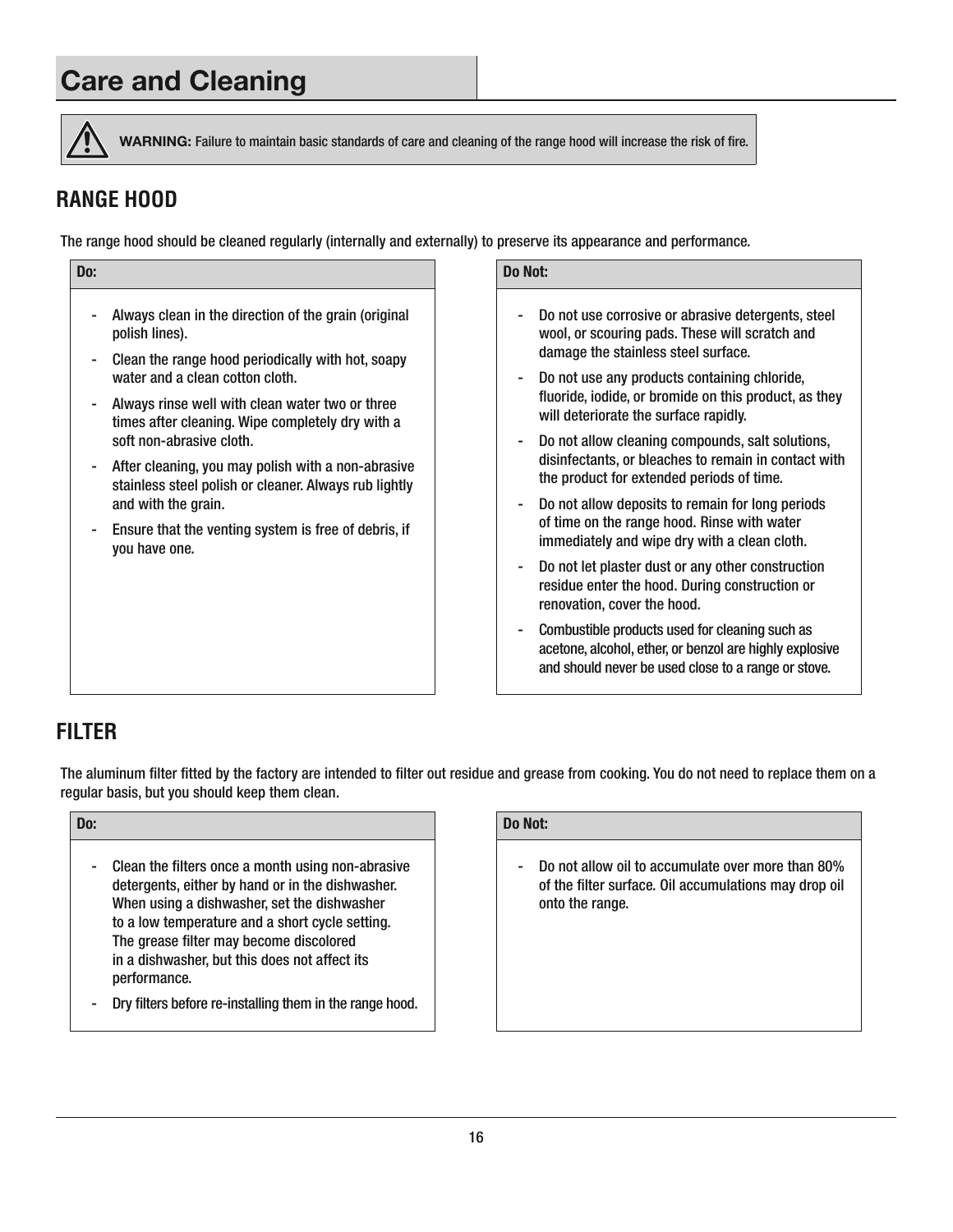# **Troubleshooting**

ļ

**DANGER:** Turn off the power circuit breaker or the power switch on the junction box before performing maintenance. Touching circuitry inside the range hood while it is energized will result in death or serious injury .

| <b>Problem</b>                                                                | <b>Solution</b>                                                                                                                                                                                                                       |
|-------------------------------------------------------------------------------|---------------------------------------------------------------------------------------------------------------------------------------------------------------------------------------------------------------------------------------|
| The range hood will not operate.                                              | Check that the power supply cable and all electrical wiring are properly<br>connected.                                                                                                                                                |
|                                                                               | Check that the power is turned on at the junction box or circuit breaker.                                                                                                                                                             |
|                                                                               | Check that the wiring between the switch board and the control board are<br>connected properly.                                                                                                                                       |
| The range hood vibrates when the blower is operating.                         | Check that the range hood has been secured properly to the wall. Tighten<br>into position, if necessary.                                                                                                                              |
|                                                                               | Check that the motor is secured in place. If not, then tighten the motor in<br>place.                                                                                                                                                 |
|                                                                               | Check that the fan is not damaged. If so, replace the fan.                                                                                                                                                                            |
| The blowers seem weak.                                                        | Check that the duct size used is at least 6 in. (152 mm) round. The range<br>hood will not function efficiently with insufficient duct size.                                                                                          |
|                                                                               | Check that the duct is not clogged with debris and the tight mesh on the<br>wall cap, if applicable, is not restricting air flow.                                                                                                     |
|                                                                               | Check that the damper unit is opening properly.                                                                                                                                                                                       |
|                                                                               | Check that no birds or animals have nested in the duct.                                                                                                                                                                               |
| The lights work, but the blower is not spinning, is stuck,<br>or is rattling. | The thermal protection system detects if the motor is too hot to operate and<br>shuts the motor down. In this case, the motor will function properly after<br>the thermal protection system cools down (after approximately 10 min.). |
|                                                                               | Check that the fan is not jammed or scraping the bottom.<br>-                                                                                                                                                                         |
|                                                                               | If nothing else works, the motor may be defective or seized. If so, replace<br>the motor.                                                                                                                                             |
| The range hood is not venting properly.                                       | Check that the distance between the cooktop and the bottom of the range<br>-<br>hood is 18 in. - 29.5 in. (458 mm - 750 mm).                                                                                                          |
|                                                                               | Make sure that the duct work follows all requirements. Reduce the length<br>of duct work and the number of elbows, if necessary. Ensure that all joints<br>are properly connected, sealed, and taped.                                 |
|                                                                               | Check that the duct does not open against the wind and, if necessary,<br>adjust.                                                                                                                                                      |
|                                                                               | Ensure that the power is on high speed for heavy cooking.                                                                                                                                                                             |
|                                                                               | Wind from opened windows or doors may affect the performance of the<br>۰<br>range hood. Close all windows and doors<br>to eliminate outside air flow.                                                                                 |
|                                                                               | Check that no birds or animals have nested in the duct.                                                                                                                                                                               |
| The light does not work.                                                      | Check to see if light bulb is burnt. If so, replace.                                                                                                                                                                                  |
|                                                                               | Check the light bulb to see if it is loose. If so, tighten.                                                                                                                                                                           |
|                                                                               | The problem may be the light assembly. Have the light assembly serviced<br>or replaced.                                                                                                                                               |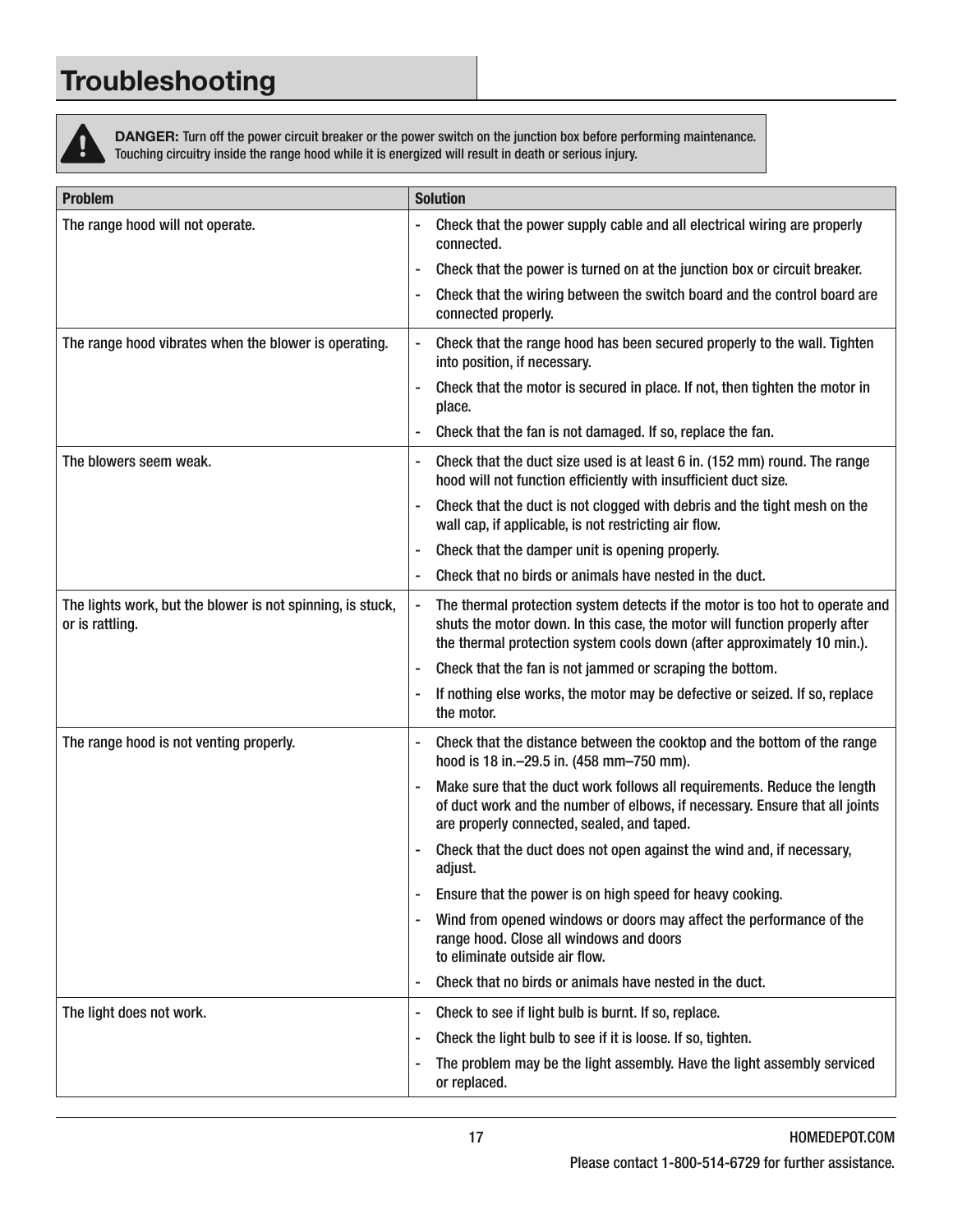# **Specifications**

| <b>Range Hood Dimensions</b>  | 29.5 in. W x 19.7 in. D x 10.2 in. H (750 mm W x 500 mm D x 259 mm H)                        |                                                                      |               |     |
|-------------------------------|----------------------------------------------------------------------------------------------|----------------------------------------------------------------------|---------------|-----|
| <b>Chimney Set Dimensions</b> | <b>Lower Chimney</b><br>8.74 in. W x 8.82 in D x 24.02 in H (222 mm W x 224 mm D x 610 mm H) |                                                                      |               |     |
|                               | <b>Upper Chimney</b>                                                                         | 8.66 in. W x 8.74 in D x 24.02 in H (220 mm W x 222 mm D x 610 mm H) |               |     |
| <b>Power Rating</b>           | 120 V / 60 Hz / 1.5 A                                                                        |                                                                      |               |     |
| <b>Speed Control Levels</b>   | <b>High</b>                                                                                  |                                                                      | <b>Medium</b> | Low |
| <b>Max Airflow</b>            | 400 CFM $(+/- 40)$                                                                           |                                                                      |               |     |
| <b>Control Type</b>           | <b>Push Button</b>                                                                           |                                                                      |               |     |
| <b>Illumination</b>           | 2 x 25 W or Max. 35 W / JDR 16, GU10                                                         |                                                                      |               |     |

# **WIRING DIAGRAM**

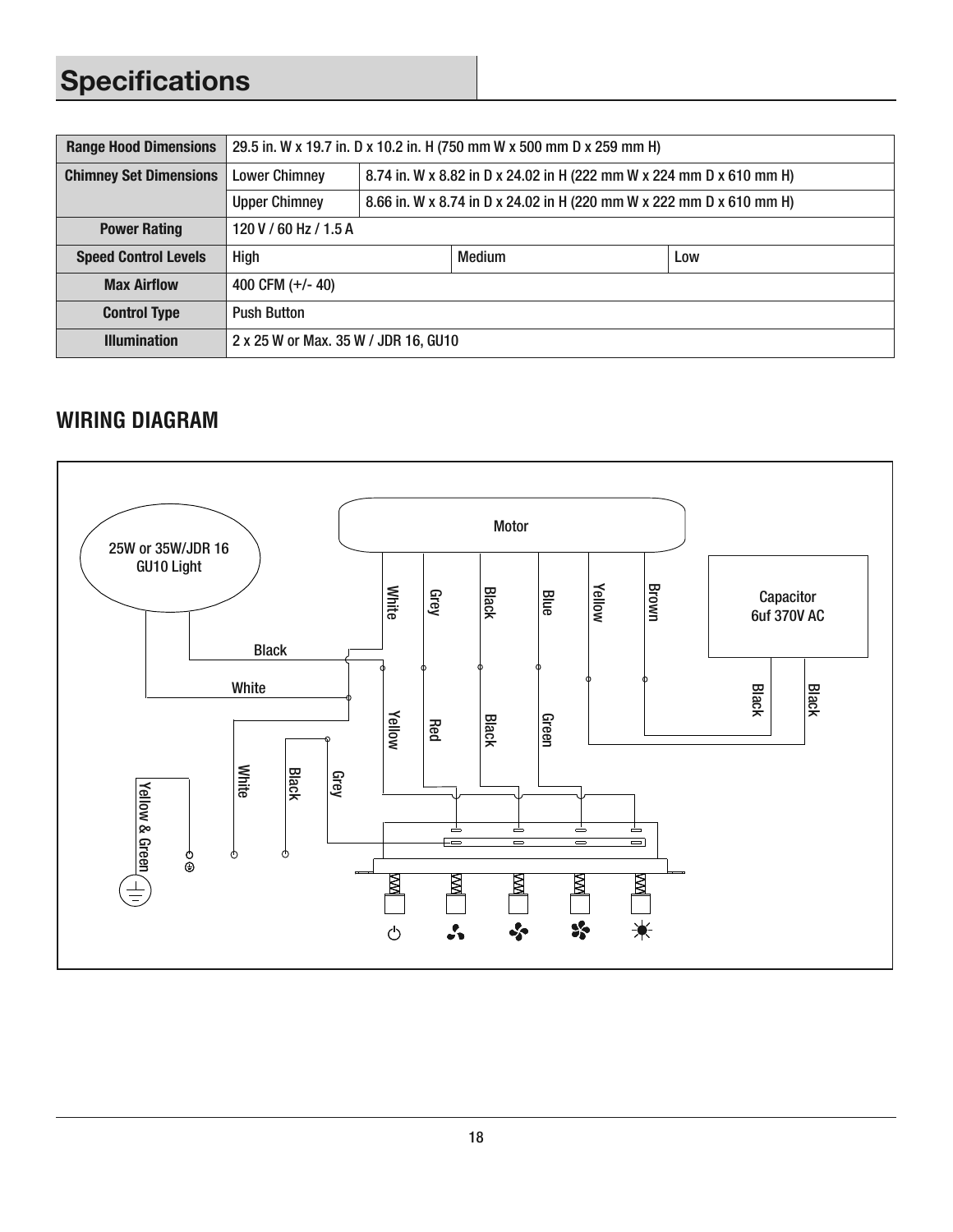# **STAINLESS STEEL RANGE HOOD**

If you are missing parts or if you require replacement parts, please call our customer service team at 1-800-514-6729 (8:30 am – 5 pm, EST, Monday – Friday) . Identify the required part(s) and have the part code(s) ready .



| Part | <b>Description</b>             | Code          | <b>Quantity</b> |
|------|--------------------------------|---------------|-----------------|
| A    | <b>Control switch</b>          | <b>QHR106</b> |                 |
| B    | Motor and fan set              | <b>OHR129</b> |                 |
| C    | Capacitor                      | <b>OHR101</b> | 1               |
| D    | Lights                         | <b>OHR121</b> | 2               |
| E.   | Light bases                    | <b>OHR123</b> | 2               |
| F    | Aluminum filter                | <b>OHR114</b> | 2               |
| G    | <b>Hood bracket</b>            | <b>QHR153</b> | 2               |
| н    | <b>Chimney support bracket</b> | <b>OHR154</b> |                 |

| Part | <b>Description</b>        | <b>Code</b>   | <b>Quantity</b> |
|------|---------------------------|---------------|-----------------|
| AA   | Toggle bolt               | <b>QHR133</b> |                 |
| BB   | M5 x 16 mm Screw / Washer | <b>QHR134</b> | 4               |
| cc   | M4 x 8 mm Tapping Screw   | <b>QHR132</b> | 2               |